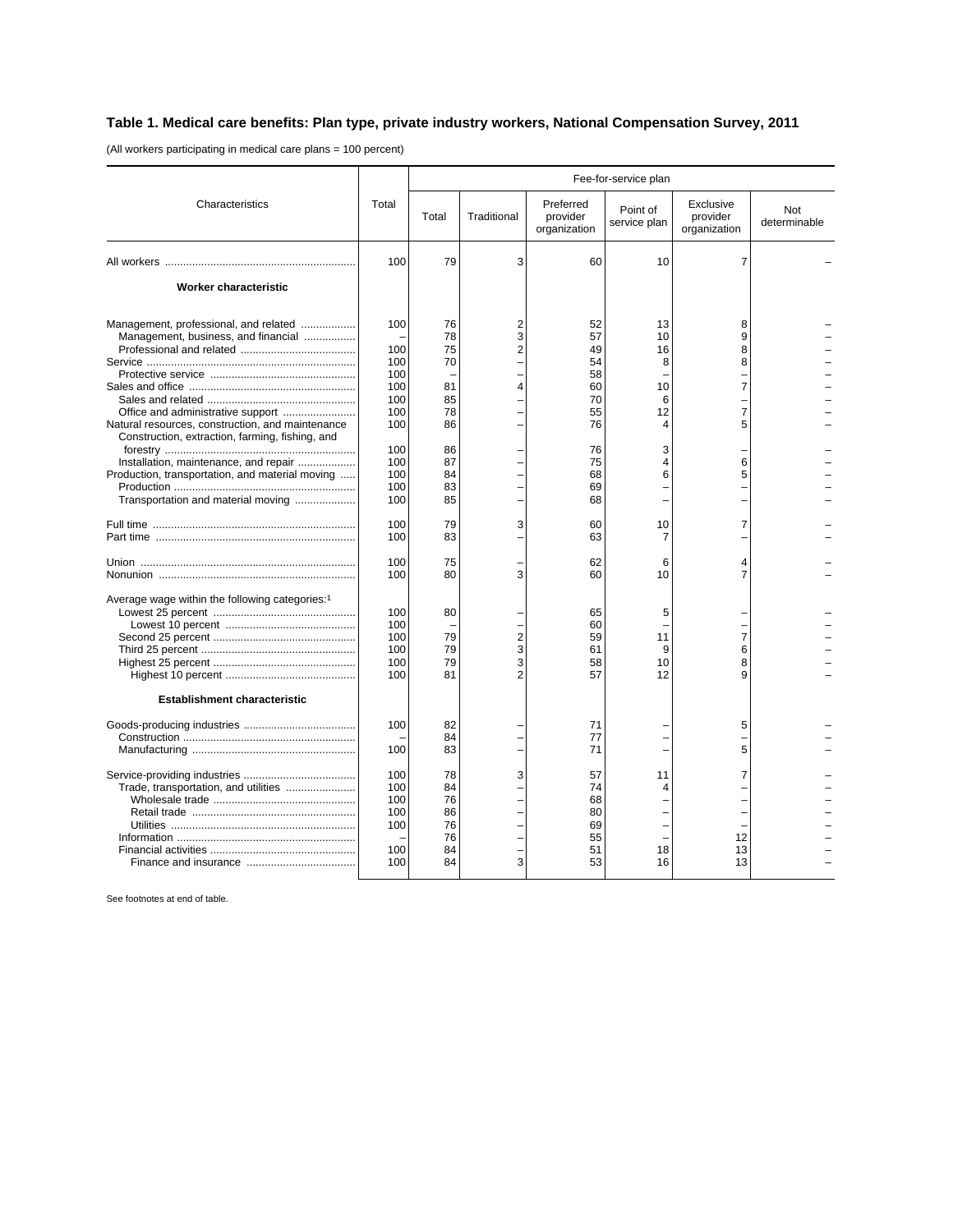## **Table 1. Medical care benefits: Plan type, private industry workers, National Compensation Survey, 2011—Continued**

(All workers participating in medical care plans = 100 percent)

|                                                                                                                                | Health maintenance organization              |                                        |                |                     |  |  |
|--------------------------------------------------------------------------------------------------------------------------------|----------------------------------------------|----------------------------------------|----------------|---------------------|--|--|
| Characteristics                                                                                                                | Total                                        | Traditional                            | Open<br>access | Not<br>determinable |  |  |
|                                                                                                                                | 21                                           | 17                                     | $\Delta$       |                     |  |  |
| Worker characteristic                                                                                                          |                                              |                                        |                |                     |  |  |
| Management, professional, and related<br>Management, business, and financial                                                   | 24<br>22<br>25<br>30                         | 18<br>18<br>18<br>26                   | 6<br>4         |                     |  |  |
| Natural resources, construction, and maintenance<br>Construction, extraction, farming, fishing, and                            | 19<br>15<br>22<br>14                         | 16<br>13<br>18<br>12                   | 4<br>4         |                     |  |  |
| Installation, maintenance, and repair<br>Production, transportation, and material moving<br>Transportation and material moving | 14<br>13<br>16<br>17<br>15                   | 12<br>12<br>13<br>12<br>13             | 3              |                     |  |  |
|                                                                                                                                | 21<br>17                                     | 17<br>15                               | 4              |                     |  |  |
|                                                                                                                                | 25<br>20                                     | 23<br>15                               | 1<br>5         |                     |  |  |
| Average wage within the following categories: <sup>1</sup>                                                                     | 20<br>21<br>21<br>21<br>19                   | 18<br>17<br>17<br>16<br>15             | 4<br>5<br>4    |                     |  |  |
| <b>Establishment characteristic</b>                                                                                            |                                              |                                        |                |                     |  |  |
|                                                                                                                                | 18<br>16<br>17                               | 14<br>15<br>14                         | 3              |                     |  |  |
| Trade, transportation, and utilities                                                                                           | 22<br>16<br>24<br>14<br>24<br>24<br>16<br>16 | 17<br>14<br>20<br>12<br>17<br>13<br>12 | 4<br>3         |                     |  |  |

See footnotes at end of table.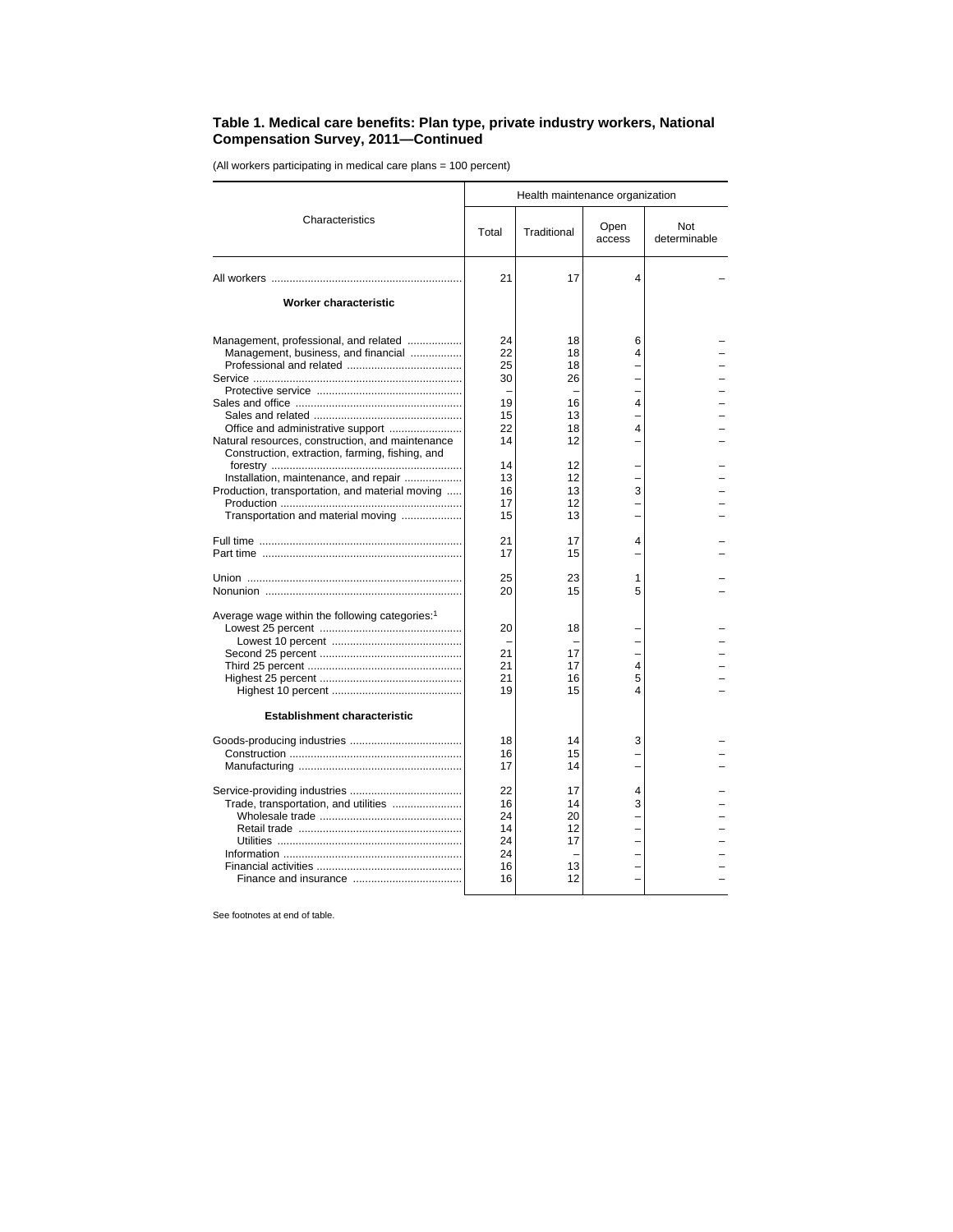## **Table 1. Medical care benefits: Plan type, private industry workers, National Compensation Survey, 2011—Continued**

(All workers participating in medical care plans = 100 percent)

|                                                                                                                                                                                                                                                           |                                                                                         | Fee-for-service plan                                                             |                       |                                                                                        |                                                                 |                                       |                            |  |
|-----------------------------------------------------------------------------------------------------------------------------------------------------------------------------------------------------------------------------------------------------------|-----------------------------------------------------------------------------------------|----------------------------------------------------------------------------------|-----------------------|----------------------------------------------------------------------------------------|-----------------------------------------------------------------|---------------------------------------|----------------------------|--|
| Characteristics                                                                                                                                                                                                                                           | Total                                                                                   | Total                                                                            | Traditional           | Preferred<br>provider<br>organization                                                  | Point of<br>service plan                                        | Exclusive<br>provider<br>organization | <b>Not</b><br>determinable |  |
| Credit intermediation and related activities<br>Insurance carriers and related activities<br>Professional and business services<br>Professional and technical services<br>Junior colleges, colleges, and universities<br>Healthcare and social assistance | 100<br>100<br>100<br>100<br>100<br>100<br>100<br>100<br>100<br>100<br>100<br>100<br>100 | 86<br>81<br>77<br>77<br>72<br>60<br>71<br>75<br>77<br>75<br>80<br>81<br>83<br>80 | 4<br>2<br>2<br>4<br>3 | 49<br>63<br>56<br>58<br>36<br>46<br>52<br>34<br>69<br>61<br>60<br>63<br>59<br>66<br>51 | 21<br>6<br>27<br>9<br>13<br>31<br>8<br>8<br>10<br>11<br>6<br>16 | 14<br>10<br>6<br>6<br>8<br>7<br>9     |                            |  |
| Geographic area                                                                                                                                                                                                                                           |                                                                                         |                                                                                  |                       |                                                                                        |                                                                 |                                       |                            |  |
|                                                                                                                                                                                                                                                           | 100<br>100<br>100<br>100<br>100<br>100<br>100<br>100                                    | 72<br>78<br>82<br>89<br>84<br>88<br>84<br>58                                     | 2<br>4                | 52<br>50<br>68<br>70<br>63<br>74<br>68<br>63<br>43                                     | 15<br>12<br>12<br>10<br>7                                       | 10<br>10<br>5<br>8<br>5               |                            |  |

See footnotes at end of table.